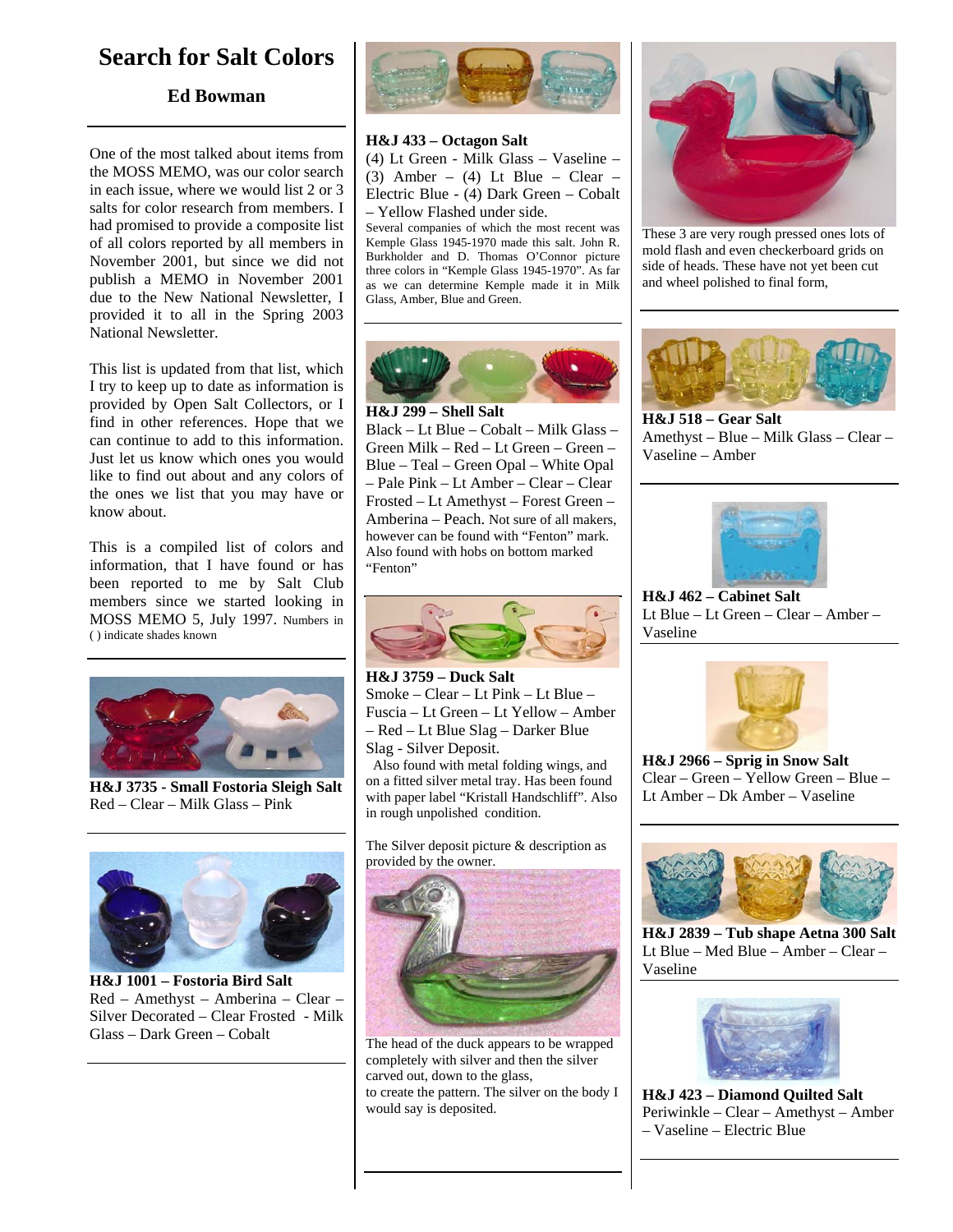

**H&J 531 - Two-Panel Salt**  Teal – Blue – Amber – Vaseline – Lt Green – Clear Same colors in H&J 564 Two-Panel Table Salt.



**H&J 1017 - Swan Salt**  May be found with "Bayel France" paper label. (H&J says made by Duncan Miller, but have not been able to confirm. Any info would be appreciated) . Green – Amethyst – Red – Clear – Lt Yellow – Cobalt – Vaseline - Teal

## **Satin Animals Salts**

For more information see Ed Bergs Salty Comments No. 49. If you have any additional information on these satin animals please send it to me



**H&J 994 – Ram Salt**  Amber Satin – Green Satin



**Smith 90-5-3 – Bulldog Salt**  Amber Satin – Blue Satin



**H&J 850 – Oval Daisy & Button Tub**  Clear – Deep Blue – Amber – Vaseline



**H&J 2952 – Tree of Life Pedestal**  Clear – Blue – Apple Green – Amber - Red



**H&J 513 – Hobnail Individual Salt**  Clear – Amber – Blue



**H&J 596 – Chippendale Salt**  Clear – Lt Blue – Green – Amethyst – Amber – Pink – Smoke



**Smith 458-2-2 – Elephant Salt**  Amber Satin



**Smith 44-6-1 – Swan Salt**  Clear Satin



**Smith 266-3-2 – Turkey Salt**  Amber Satin – Green Satin – Blue Satin



**Unlisted Snail Salt**  Pink Satin – Green Satin



**H&J 545 – Grid Bottom**  (Grids from 8x8 to 11x11) Clear 8x8 - Clear 10x10 – Amber 10x10  $-$  Blue  $10x10 -$ Clear  $11x11 -$ Lt Blue 11x11 – Clear 9x10 – Dk Blue 9x10



**H&J 464 – Grid Bottom Beveled Corner Salt**  Vaseline – Blue – Clear – Amber – Lt Green



**H&J 2832 – Rope Bottom Salt**  Blue – Clear



**H&J 346 – Diamond and Button Bottom Salt**  Lt Blue- Clear – Dk Blue – Lt Amber – Dk Amber – Lt Green – Dk Green



**Diagonal Quilt Bottom Salt**  Milk Glass – Clear



**H&J 484 - Rams Head Salt**  Blue Milk – Jade (Green Milk) – Blue – Cobalt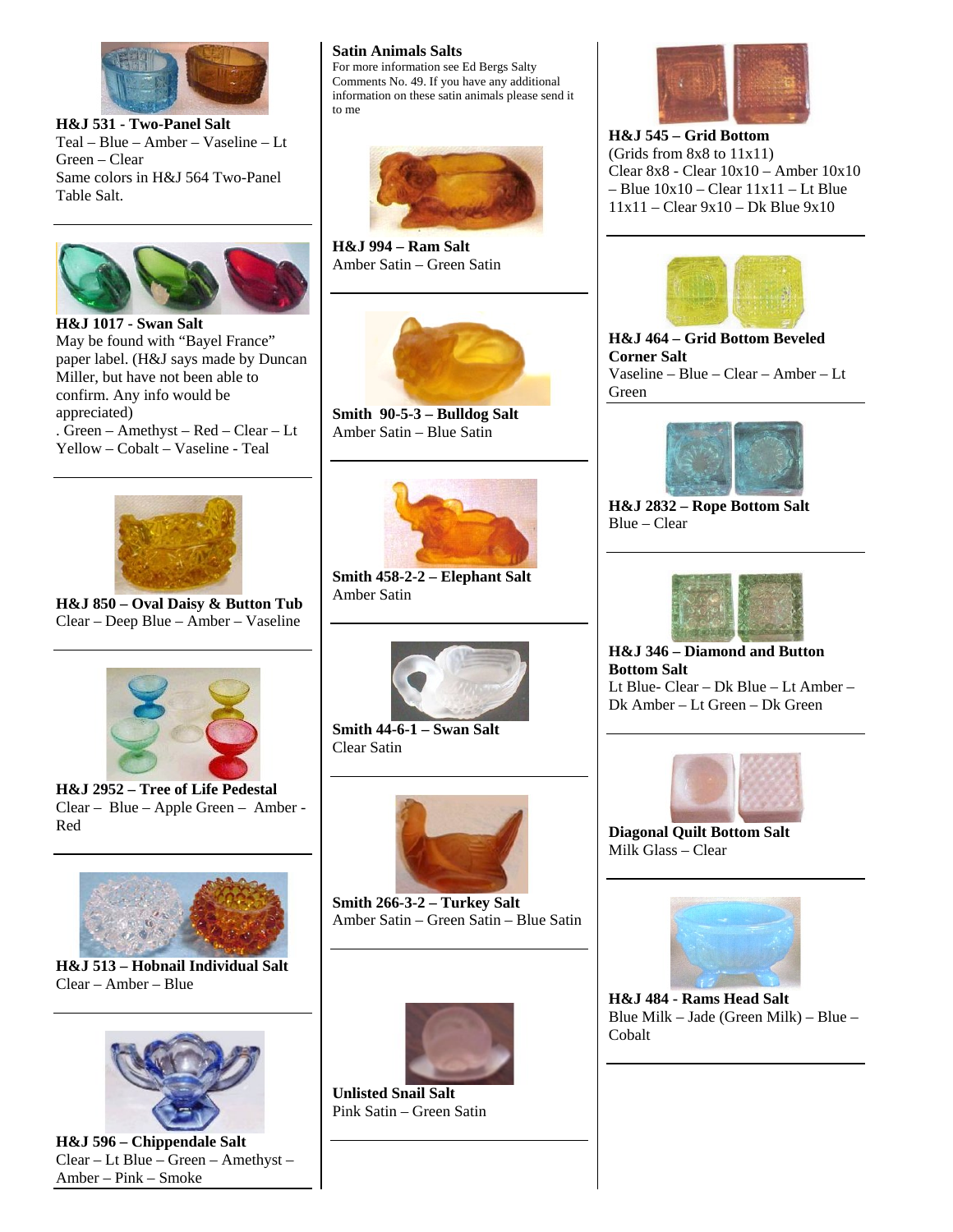

**H&J 368 – Cambridge Pedestal Salt**  Green – Blue – Pink – Clear – Lt Amber



**H&J 417 – Coach Salt**  Blue – Clear – Amber



**H&J 506 – Wildflower Pattern on back of Turtle Salt**  Amber – Lt Blue - Lt Green – Canary – Clear



**H&J 3526 – Sawtooth Salt**  With Cover, Clear – Milk W/O Cover, Clear – Milk – Blue Milk



**H&J 855 – Cradel Salt**  Clear – Amber – Blue – Milk – Milk Decorated



**H&J 2093 – Fancy Colonial Salt**  *As Pictured in H&J. Flared top, unmarked & plain band on bowl.*  Pink *Flared top, marked & band around bowl has buttons.*  Blue Green – Clear – Marigold – Pale Yellow – Pink w/Gold Trim *Straight top, marked & band around bowl has button..*  Clear



**Paden City Nr 10 Individual Salt**  Amber – Pink – Pale Green – Lt Blue



**H&J 821 – Cambridge MtVernon Salt Marked with C in Triangle only**. Has been reproduced in many colors unmarked Clear – Milk – Crown Tuscan – Red –

Dark Green – Cobalt –Milk w/Gold Trim



**H&J 3581 – Tree of Life Salt**  Clear – Amber Some conversations on the Amber as some think that it may have been irradiated to change color.



**Smith 78-4-1 – Square Salt**  Clear – Amethyst



**H&J 2950 – Davidson Open Salt**  Clear – Amber – Black –Purple Slag This one has been reported possibly made in Milk, Blue Milk, Malachite and other Slag but not confirmed.



 **Coddington 31-3-1**  Clear – Amethyst – Cobalt



**H&J 367 – Footed Salt**  Dark Blue – Med Blue - Pale Aqua Blue – Amber – Clear – Avocado Green – Med Green – Vaseline Green – Milky Blue – Milky Blue Decorated